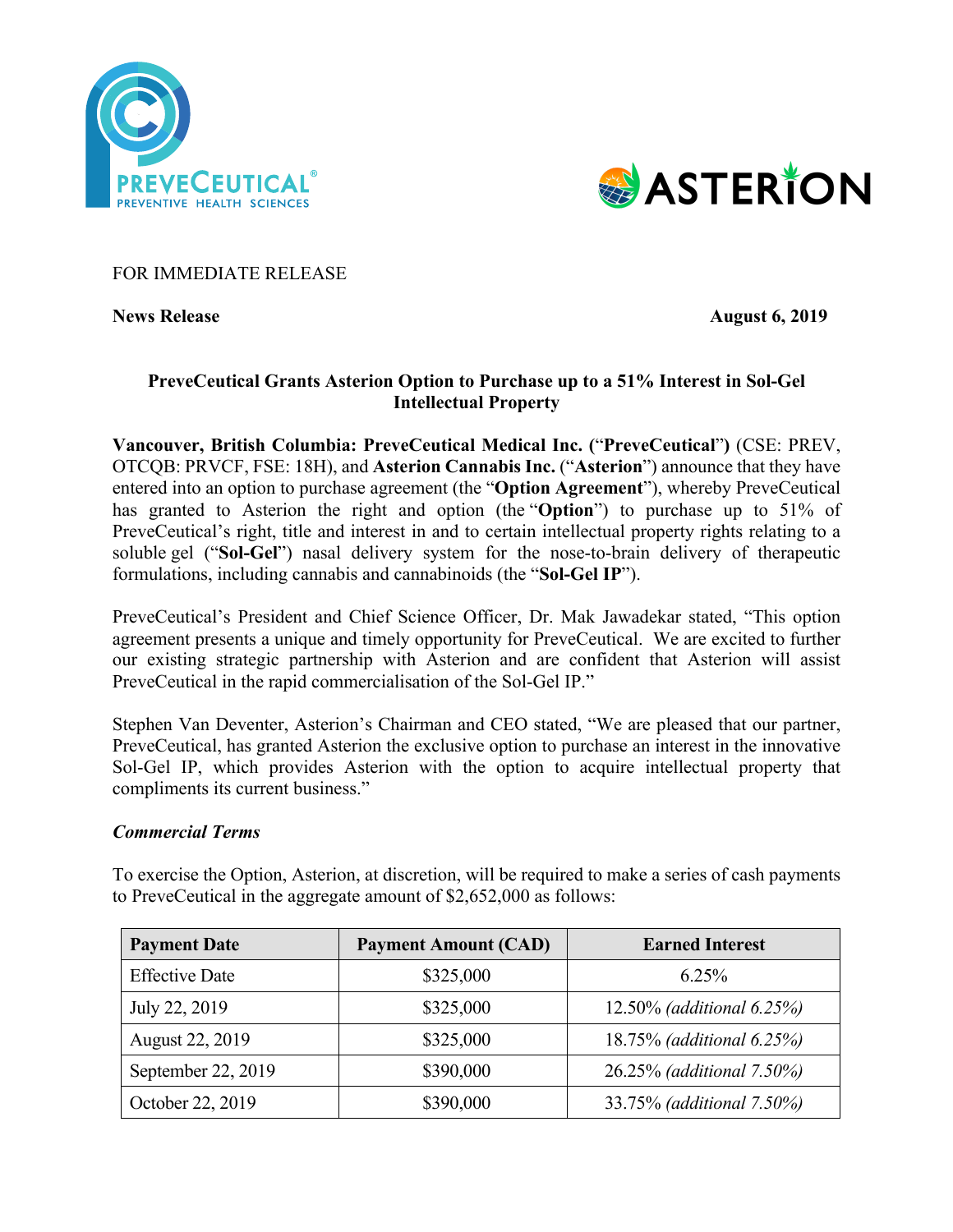| <b>Payment Date</b> | <b>Payment Amount (CAD)</b> | <b>Earned Interest</b>    |
|---------------------|-----------------------------|---------------------------|
| November 22, 2019   | \$390,000                   | 41.25% (additional 7.50%) |
| December 22, 2019   | \$507,000                   | 51.00% (additional 9.75%) |
| <b>TOTAL:</b>       | \$2,652,000                 | 51%                       |

By making all of the above cash payments to PreveCeutical, Asterion will be deemed to have exercised the Option in full; provided that prior to the exercise of the Option in full, Asterion will have, and will be deemed for all purposes to have, acquired the various interests in and to the Sol-Gel IP (each, an "**Earned Interest**"), upon making the corresponding payment amounts to PreveCeutical as set forth in the above table.

Upon the the earlier of ten days after the date of the exercise by Asterion of the Option in full and December 22, 2019 (the "**Participation Date**"), PreveCeutical and Asterion will be deemed to have entered into a joint venture for the continued development and commercialization of the Sol-Gel IP (the "**Joint Venture**") in which Asterion's participating interest will be 51% and PreveCeutical's participating interest will be 49%, assuming that the Option is exercised in full. On or prior to the Participation Date, the Parties intend to enter into a joint venture agreement (the "**Joint Venture Agreement**") that will provide for the ownership, development and commercialization of the Sol-Gel IP.

Prior to the Participation Date, PreveCeutical is solely responsible to fund the costs for the continued development and commercialization of the Sol-Gel IP. After the Participation Date, each of PreveCeutical and Asterion will be required to fund such costs in proportion to its respective participating interest in the Joint Venture, from time to time.

The Option is subject to a buy-back right held by PreveCeutical (the "**Buy-Back Right**"), whereby PreveCeutical will have the right to buy-back all, but not less than all of the Earned Interest by Asterion to such date at any time prior to the Participation Date by paying to Asterion an amount equal to 150% of the aggregate amount of all cash payments made by Asterion to PreveCeutical under the Option Agreement.

The ability of PreveCeutical to transfer up to a 51% interest in the Sol-Gel IP is subject to PreveCeutical having obtained the necessary consents from UniQuest Pty Limited (the "**UniQuest Consent**"). Pursuant to the Option Agreement, if the UniQuest Consent is not obtained prior to the Participation Date, then PreveCeutical will be deemed to have exercised the Buy-Back Right and either: (i) PreveCeutical will be required to pay Asterion an amount equal to 110% of the aggregate amount of all cash payments made by Asterion to PreveCeutical under the Option Agreement (the "**Repayment Amount**") within 10 days of the Participation Date; or (ii) the Repayment Amount will be deemed to be a loan by Asterion to PreveCeutical accruing interest at a rate of 8% per annum, compounding annually, with a maturity date of 24 months after the Participation Date.

# *About PreveCeutical*

PreveCeutical is a health sciences company that develops innovative options for preventive and curative therapies utilizing organic and nature identical products.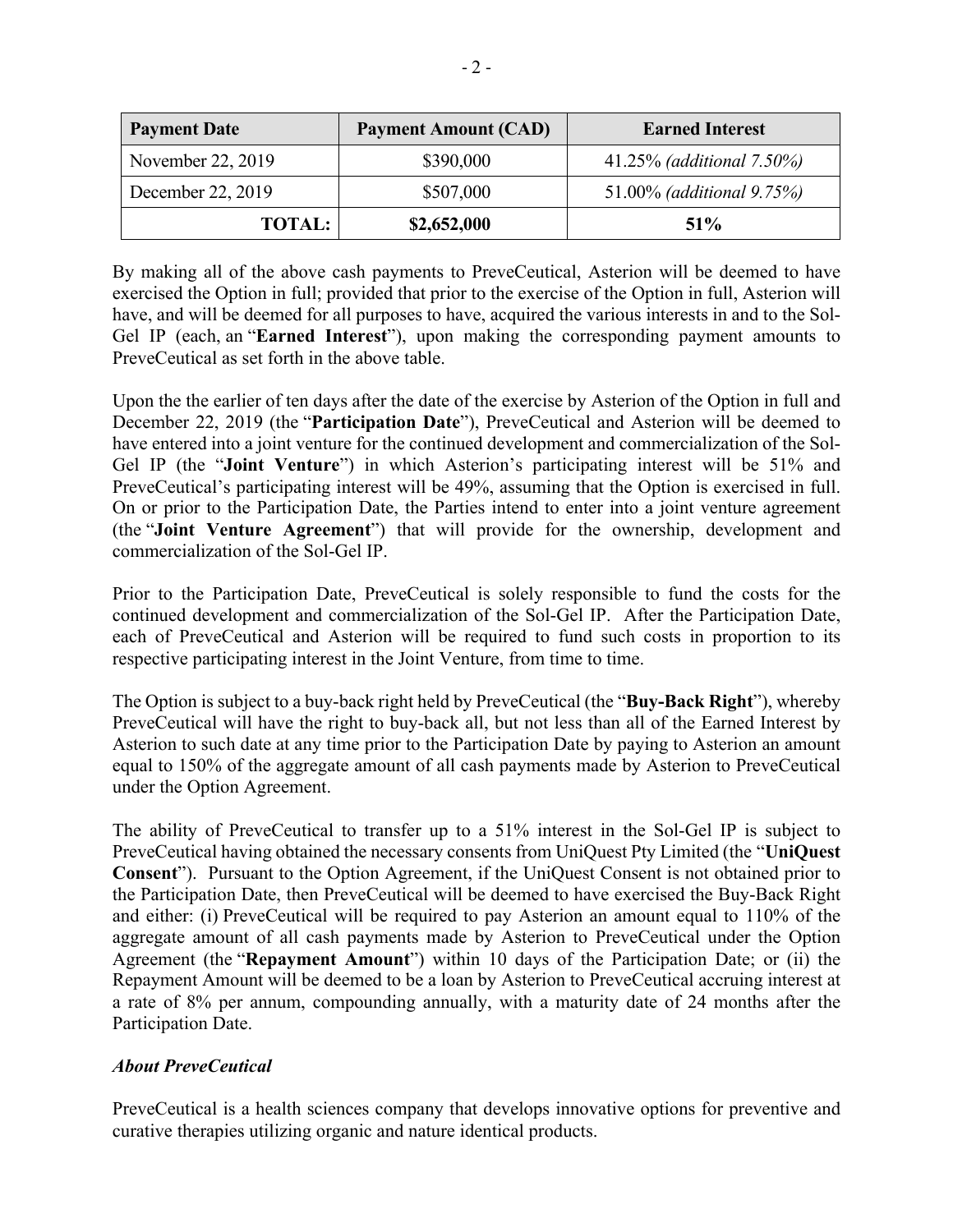PreveCeutical aims to be a leader in preventive health sciences and currently has five research and development programs, including: dual gene therapy for curative and prevention therapies for type 2 diabetes and obesity; a Sol-Gel drug delivery program; Nature Identical™ peptides for treatment of various ailments; non-addictive analgesic peptides as a replacement to the highly addictive analgesics such as morphine, fentanyl and oxycodone; and a therapeutic product for treating athletes who suffer from concussions (mild traumatic brain injury).

For more information about PreveCeutical, please visit www.PreveCeutical.com, follow us on Twitter: http://twitter.com/PreveCeuticals and Facebook: www.facebook.com/PreveCeutical.

## *About Asterion*

Asterion is a Canadian medicinal cannabis company with operations in Australia, specializing in medical cannabis with a goal of becoming an industry leader in next generation cannabis products. Asterion is focused on the future of advanced agriculture and aims to produce the highest quality genetically uniform cannabis strains, at an affordable price.

Asterion is led by a team of highly experienced executives with over 120 years of combined experience in medical cannabis, renewable energy, capital markets, and other highly relevant sectors across North America, Oceania, Europe, Africa and Asia.

For more information about Asterion, please visit www.Asterioncannabis.com.

| <b>On Behalf of the Board of Directors of</b><br><b>PreveCeutical</b>                                                                                   | On Behalf of the Board of Directors of<br><i><b>Asterion</b></i> |
|---------------------------------------------------------------------------------------------------------------------------------------------------------|------------------------------------------------------------------|
| "Dr. Mak Jawadekar"<br>President and Chief Science Officer                                                                                              | "Stephen Van Deventer"<br>Chief Executive Officer                |
| <b>For further information, please contact:</b>                                                                                                         |                                                                  |
| <b>PreveCeutical:</b>                                                                                                                                   | <b>Asterion:</b>                                                 |
| Deanna Kress<br>Director of Corporate Communications & Investor Relations<br><b>Investor Relations</b><br>$+1-778-999-6063$<br>deanna@PreveCeutical.com | $info@$ asterioncannabis.com                                     |

### *Forward-Looking Statements:*

This news release contains forward-looking statements and forward-looking information (collectively, "forwardlooking statements") within the meaning of applicable Canadian and U.S. securities legislation, including the United States *Private Securities Litigation Reform Act of 1995*. All statements in this news release that are not purely historical are forward-looking statements and include statements regarding beliefs, plans, expectations and orientations regarding the future including, without limitation, the efficacy of PreveCeutical and Asterion's products and research programs, including the Sol-Gel research program, the exercise of the Option, the possible the Buy-Back Right, the formation of the Joint Venture and the participating interests of PreveCetuical and Asterion in the Joint Venture, matters related to PreveCeutical and Asterion's current and planned research and development programs, and each of